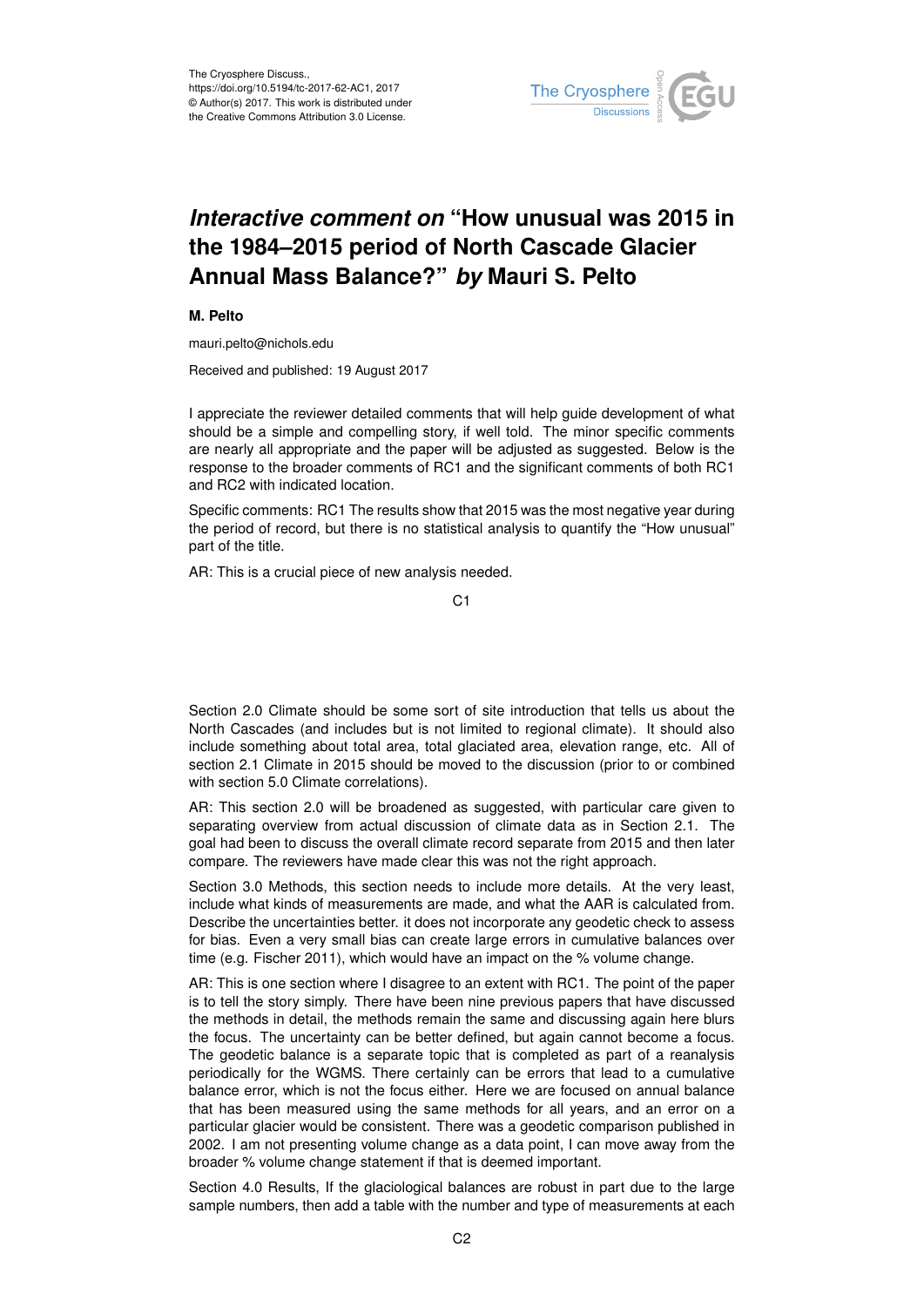glacier. Add uncertainties to all of the reported numbers.

AR: This could be done and I will trust the suggestions of the editor. The downside of a separate table is space. The number of measurements and error are provided each year to the WGMS as part of the data submission so this information is available.

Section 5.0 Climate Correlations, it would be useful to evaluate the direct correlation between mass balances, snowpack at the SNOTEL sites mentioned previously, and the average ablation-season temperatures. All of this data is mentioned in the manuscript, yet no formal analysis was made. That is the intermediate step linking broad-scale regional forcing mechanisms to the actual climate at the scale of the North Cascades region.

AR: This analysis with SNOTEL and ablation season temperature was completed in detail in previous papers, and can be better referenced here, updating the record by a few years does not add significant value, but can be readily completed (Pelto, 2011).

Section 6.0 Conclusions The conclusions do not mention 2015. Based on the title I expected that to be the core of the paper. After the first two sentences, the entire paragraph reads like a part of the discussion, citing other papers on the potential impacts of continued mass loss from the North Cascades Glaciers. Move this to the discussion and replace it with conclusions about 2015, the correlations with climate, and the correlations with regional forcing mechanisms.

AR: Well said these suggestions will be adopted.

P1L12: RC1, This statement is only partially correct as the paper uses glacier mass balance data from NCGCP, NPS, and USGS to compare to regional climate. Please reword to be precise. AR: Data is not used from the NPS studies which are shorter term. Data from South Cascade is used for comparison, but is not part of the analysis.

P2L5: RC2 Sperry Glacier. MT and the National Park Service glaciers in North Cascades have joined this group. AR: The aforementioned glaciers are submitting their

 $C<sub>3</sub>$ 

data to the WGMS, but are not part of the reference glacier network, and will not be until they have 30 years of continuous data. Since this draft was submitted Rainbow Glacier from the NCGCP network has been added as a WGMS reference glacier and Easton Glacier is expected to be added in 2019. Inclusion of Rainbow Glacier will be corrected in the manuscript. Data was submitted in June 2017 for South Cascade Glacier from 2015 that will now be incorporated in this study. There still are issues with South Cascade Glacier 2013 and 2014 data and is still not reported. If the South Cascade Glacier data is submitted to WGMS soon, this data will be incorporated. As the WGMS representative for the United States I will have the chance to review this data as soon as it is ready.

P2L16: RC2, Why suspend measurements on Foss Glacier? AR: Increasingly difficult access to the glacier and time spent is not of sufficient value given the rapid recent demise and imminent loss. I will expand description of ongoing mass balance at NPS and SC glacier.

P2L22: RC1, Reword. Perhaps: "Combined with South Cascade Glacier, this network represents the best distribution and density of direct measurements of glacier mass balance over a given mountain range. This allows us to separate the impacts of geographic characteristics and climate on glacier mass balance, and place the exceptional 2015 mass balance year in context." Thanks for the good suggestion.

P3L16: RC1, Why examine May-September and June-September? I suspect it has to do with the fact that most of the ablation measurements are made June-September, yet May is also part of the ablation season? Explain. AR: Just to illustrate that the temperature trend for both periods is the same, hence examination of climate records from one or the other is representative of the entire melt season.

P3L25: RC2, AR: Will reorganize this section following suggestions of RC2. The glacier balance forecast model utilizes PDO and ENSO actual values from the winter for predicting the end of the hydrologic year balance, no reliance is made on forecasted values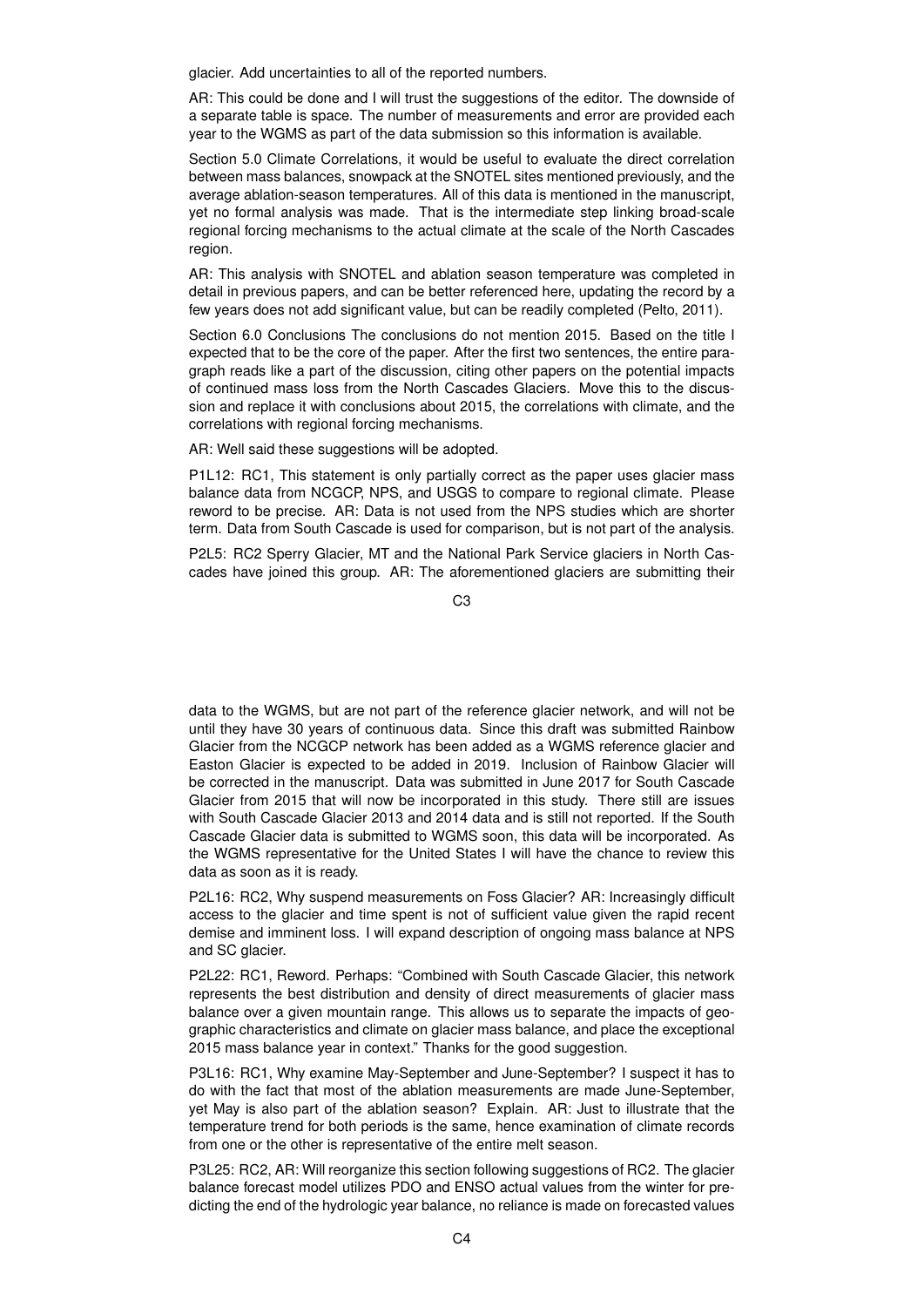of PDO or ENSO. The degree to which this is successful is not the focus of the current paper.

P4L13: RC2, AR: Will clarify accumulation season years.

P4L17: RC2, (Abatzoglou, 2011) AR: This reference is for derivation of the freezing level product, which can be completed for any location in North America using the online application. This reference is not for a result reported.

P4L18: RC1, Figure 2. Directly contradicts this statement, showing 3 years with freezing levels above 1500 m. Revise the statement or revise the figure if there is an error in the figure. AR: Statement will be revised. The freezing level was highest in 2015 of any year, with 2016 in second place.

P5L7: RC2, AR: The reference used the term largest marine heatwave, will better constrain this with respect to spatial and temporal context.

P5L10: RC2, AR: Not attempting to indicate PDO or ENSO as cause of higher air temperatures or lower winter accumulation. I am treating the climate indices, temperature and precipitation and ocean temperature as separate measures indicating uniqueness of climate in 2015.

P5L25: RC1, You have already defined Ba, however for most readers it would be easier to read if it was written as annual balance rather than abbreviated. AR: This may be true, but I would suggest in terms of space Ba is entirely appropriate.

P5L28: RC1,This is the third time this description shows up in this paper. It should be presented once, either here on in a site introduction. AR: This suggests the third time was not the charm.

P5L31: RC1, Why bring up key geographic variables? Either give us data on what those variables are, and use that data in the analysis, or make a more useful statement. AR: In this case the point is there are a range of variables; however, this does not lead to a significantly different mass balance history as shown by correlation coefficients

 $C<sub>5</sub>$ 

and overall trend.

P6L20: RC2, AR: The maximum and minimum is for the range in annual balance in any given year between the most positive and most negative of this group of glaciers.

P6L23: RC2, AR: Data source is WGMS not Bidlake et al. (2010). Bidlake et al., (2010) merely most recent reference on this glacier providing program details.

P6L30: RC1, These citations have measured thicknesses for a couple of glaciers in this study, most of the glaciers have not been measured directly, and it should be pointed out that most of the thicknesses come from Post et al., (1971) which are qualitative estimates based on measured thicknesses of a couple of glaciers. Either present measured thicknesses or be more precise in describing the given data. Strengthen your argument by showing that even with maximum plausible ice thicknesses the % volume change is.

AR: I will focus on the results from Easton and Rainbow Glacier where thickness has been measured and volume loss is better constrained. Most of the thickness information here is not from Post et al (1971).

P7L4: RC1, Most of section 4.3 is giving an introduction to what AAR is and what it means. It does not belong in the results. The actual results here could be combined with the previous section as it should only be 1-2 sentences. AR: This will be done.

P7L9: RC2, AR: AAR can be independent measure from ELA based on direct observations. The ELA cannot be identified directly on glaciers with a patchwork of accumulation and ablation zones, whereas AAR can be. ELA can be derived from the average balance gradient still, but that is not a direct measure and hence not as accurate. Similarly AAR can be derived from the ELA but again that would be an indirect calculation. It is important for our program to map the AAR repeatedly during the melt season, given the different melt rate of glacier ice versus glacier snow cover for a given temperature.

P7L20: RC2, AR: Misinterprets the use of AAR0 by the WGMS and here. The AAR0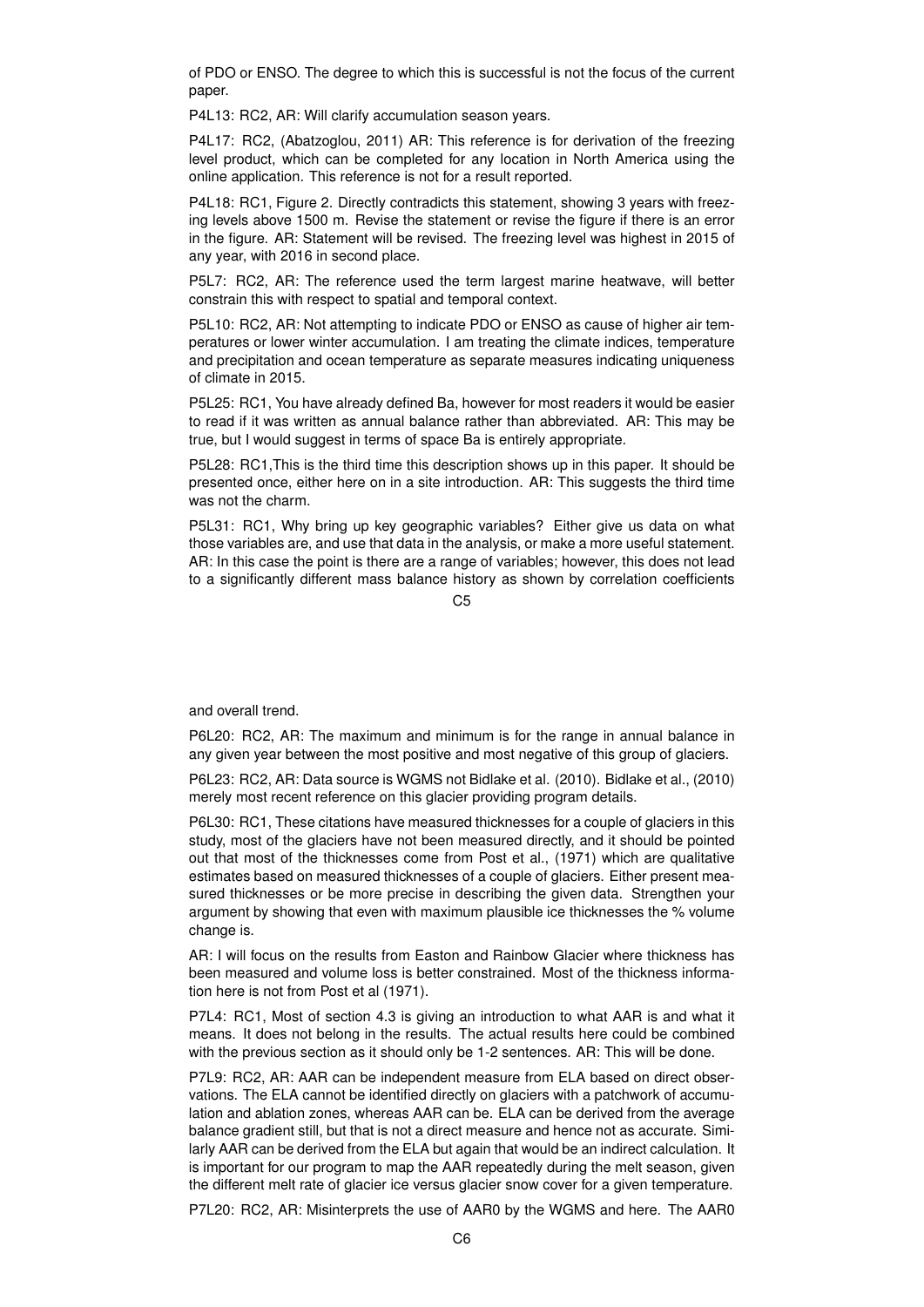reported to the WGMS is not the annual ELA it is the theoretical ELA0 for an equilibrium annual balance. Hence, the reported ELA0 to WGMS of 0.67 is not a subset, but the entire set of those reported. Here the AAR0 is determined from Figure 4, which is standard WGMS practice to use the regression line of mass balance and AAR. This is one reason WGMS has determined it is crucial to report AAR and ELA every year possible.

P8L13: RC2, bad analysis. AR: Point taken will redo based on Rainbow Glacier and Easton Glacier only where thickness data exists.

P8L23-25: RC1, AR: Section will be moved earlier as suggested.

P8L26: RC2, Why these time periods? AR: There was a shift in the PDO phase from positive to negative at this time and a change in correlation between annual balance and seasonal climate data.

P8L30: RC2, AR: The PDO relationship being stronger for winter is for any time period, a reference for this will be added.

P8L32: RC1, This sentence about "the global climate signal is the dominant driver of mass balance losses" is not well developed. What correlation are you talking about? AR: This is an important statement to make that is supported by the similar patterns of regional annual balance data. I have not done separate analysis so will look to other references to support. If the support remains too thin I can remove.

P15 Table 1: RC1. Accumulation seems to be unused in the analysis. The area and elevation values do not have any context. Mention the range of glacier areas and something about the elevation ranges within the North Cascades in a site description. AR: Good point, I will change this section to offer more value. The accumulation area and its elevation range can be better reported. However, given the very limited area of accumulation on all but Easton Glacier, the comparison will be an annual point balance comparison instead of accumulation comparison.

C<sub>7</sub>

P18 Table 4: RC1 Table 4 seems like a little bit of a waste, as all it does is compare 2015 to the mean value. Why not do a multi-variable regression between the annual values of April-1 SWE., Summer temperature, and mass balance values? AR: The change from the mean I believe is more compelling in illustrating 2015 deviation from the mean, than a multiple regression. I will better incorporate the standard deviation for this purpose. However, multiple regression values can be reported as well.

P20 Figure 1: RC1, The resolution of this figure is very low. Consider using a hillshade AR: This is a map that has been used successfully in other publications, alteration would be quite difficult. I will provide a better resolution version for publication

P21 Figure 2: RC1 Why is there such a difference between these freezing levels and those in table 4? What do you use these freezing levels for? AR: Purple arrow indicates 2015. The table has the correct data and the figure is incorrect, I will replace figure and remove purple arrow. I can also expand caption to better explain. I do not use the freezing level in mass balance work, but is a useful measure of climate conditions above the elevation of local weather stations.

P22 Figure 3: RC1, This figure is incredibly hard to read. Please use thinner lines and higher resolution. AR: I can improve resolution, but thinner lines will just be hard to read. Part of the issue you identify is the point of the figure, the overlapping and similar nature of the annual balance records.

P23 Figure 4: RC1 and RC2, Again, there is too much data on one plot with heavy lines and symbols. AR: Thinner lines would also be hard to read, maybe the mean line and different symbols for the glaciers is the best approach. Maximum value on Y-axis will be changed to 100.

P24 Figure 5: RC1, Again, the resolution is too low. What is the purpose of figure 5, Mt. Baker? AR: This figure illustrates patchiness of accumulation zone, but could be removed as most of the glaciers shown not measured for mass balance.